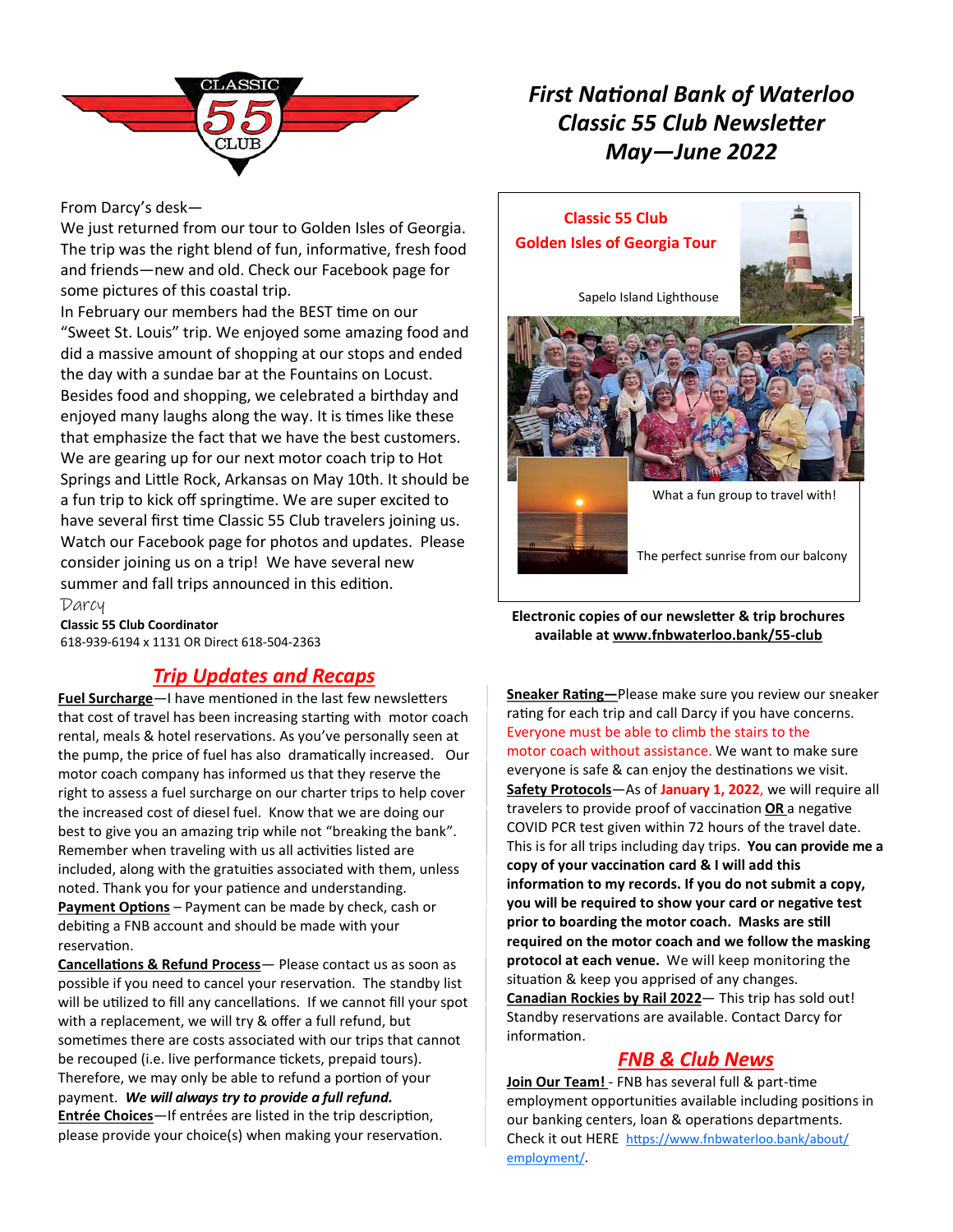

| <b>UPCOMING DAY TRIPS WATERLOO &amp; COLUMBIA PICK UPS</b>                                                                                                                                                                                                                                                                                                                                                                                                                                                                                                                                                                                                                                                                                                                                                                                                                                                                                                                                                                                                                                               |             |                                                       |                    |
|----------------------------------------------------------------------------------------------------------------------------------------------------------------------------------------------------------------------------------------------------------------------------------------------------------------------------------------------------------------------------------------------------------------------------------------------------------------------------------------------------------------------------------------------------------------------------------------------------------------------------------------------------------------------------------------------------------------------------------------------------------------------------------------------------------------------------------------------------------------------------------------------------------------------------------------------------------------------------------------------------------------------------------------------------------------------------------------------------------|-------------|-------------------------------------------------------|--------------------|
| <b>TRIP</b>                                                                                                                                                                                                                                                                                                                                                                                                                                                                                                                                                                                                                                                                                                                                                                                                                                                                                                                                                                                                                                                                                              | <b>DATE</b> | PICK UP/DROP OFF LOCATION(S) & TIMES                  | <b>COST/PERSON</b> |
| Animal Encounter with lunch at<br><b>Bella Milano</b>                                                                                                                                                                                                                                                                                                                                                                                                                                                                                                                                                                                                                                                                                                                                                                                                                                                                                                                                                                                                                                                    | 6/9/2022    | Waterloo 7:30 AM/5:30 PM   Columbia 7:45 AM/5:00 PM   | \$144              |
| (3-4 sneakers) The Legendary Mustang Sanctuary works with the Bureau of Land Management to help place the Wild Mustangs<br>& Burros & to preserve the legacy of these amazing animals. Travel back to the 1940s farm life with a guided tour of Willoughby<br>Heritage Farm, complete with barns, a 1930s Craftsman-style Farm House, & live donkeys, steers, chickens & goats! Lunch will be<br>enjoyed at Bella Milano. We will then enjoy a guided tour at Happy Hooves Equine Rescue Center in Edwardsville. Our final stop will<br>be Treehouse Wildlife Center where we will hear about this non-profit organization dedicated to the rehabilitation of sick, injured<br>& orphaned wildlife. Price includes motor coach transportation, escort, lunch, all entrance fees, & gratuities. Please choose from<br>the following entrees: Chicken Milano, Citrus Honey Glazed Salmon, Lasagna, Fettuccini Alfredo all served with house salad, soft<br>drink & dessert. Please wear closed toe shoes as we will be spending time in the barns & with large animals. Reservations close on<br>May 27th. |             |                                                       |                    |
| "In the Army Now"                                                                                                                                                                                                                                                                                                                                                                                                                                                                                                                                                                                                                                                                                                                                                                                                                                                                                                                                                                                                                                                                                        | 6/17/2022   | Waterloo 7:00 AM/6:00 PM   Columbia 7:15 AM/5:30 PM   | \$99               |
| (2 sneakers) Today we will travel down I-44 to visit one of the most important Army bases in the U.S. located in the rolling hills of<br>Missouri. The modern & beautifully landscaped 60,000 acre Fort Leonard Wood is home to training, education services & facilities<br>vital to the safety & security of our country. The largest basic & specialty training base in the country is home to the Army's<br>structural & combat engineers, military police, and Chemical, Biological, Radiological & Nuclear Schools. We take time to visit the<br>John B. Mahaffey Museum of Engineering, Military Police, & Chemical Warfare and touring the base, observing engineering,<br>Artillery & HAZMAT training sites. We will enjoy lunch, dining with the soldiers in one of the post's dining facilities. Price includes<br>motor coach transportation, lunch in the dining hall, services of Linda Koenig & all gratuities. Please provide Driver's License<br>numbers & addresses for all guests at reservation. ONLY 15 SEATS REMAINING.                                                            |             |                                                       |                    |
| "In the Heights" at Stages                                                                                                                                                                                                                                                                                                                                                                                                                                                                                                                                                                                                                                                                                                                                                                                                                                                                                                                                                                                                                                                                               | 8/17/2022   | Waterloo 10:30 AM/5:30 PM   Columbia 11:00 AM/5:15 PM | \$158              |
| (1 sneakers) In The Heights at the Ross Family Theatre in Kirkwood - from the creator of Hamilton, this Tony Award Winning Best<br>Musical tells the universal story of a vibrant community in New York's Washington Heights neighborhood. It's a community on the<br>brink of change, full of hopes, dreams and pressures, where the biggest struggle can be deciding which traditions to take with you<br>and which ones to leave behind. Enjoy lunch at Twisted Tree: - Please select your entree: 8oz Classic Burger, Fried Sole Sandwich,<br>Avocado Chicken Melt, Pork Tenderloin Sandwich, Prime Rib Melt or Chopped Salad. All meals come with starter of Pear Tree<br>Onion Rings, side of French Fries or broccoli, soft drink or iced tea, and cheesecake with strawberries for dessert. Price includes<br>motor coach transportation, inclusive lunch at Pear Tree Restaurant, show ticket, gratuities & all reservations & arrangements.<br>Please provide your lunch and side choices with reservation.                                                                                    |             |                                                       |                    |
| Hermann, MO Oktoberfest<br>including Amtrak                                                                                                                                                                                                                                                                                                                                                                                                                                                                                                                                                                                                                                                                                                                                                                                                                                                                                                                                                                                                                                                              | 10/14/2022  | Waterloo 7:00 AM/5:30 PM   Columbia 7:20 AM/5:10 PM   | \$159              |
| (3-4 sneakers) Join us for a fun day celebrating Oktoberfest in Hermann, Missouri! We start the day by catching Amtrak at the<br>Kirkwood Station & riding the rails to Hermann. We will fill our day with wine tasting, a German lunch with a guest accordionist,<br>Hermann Farm Living History Guided Tram Tour and a smoked sausage & bratwurst tasting. There will also be time to shop & enjoy<br>Hermann's historic downtown district. Please choose from the following entrees: Bratwurst Platter - Bratwurst on bun or Schwein<br>Schnitzel (breaded pork tenderloin topped with Jaeger sauce). Both are served with homemade German potato salad and sweet<br>& sour red kraut. Price includes Amtrak ticket, motor coach transportation, lunch, escort, all attractions listed & gratuities.<br>Reservations close on September 15th.                                                                                                                                                                                                                                                         |             |                                                       |                    |
| <b>SNEAKER RATING</b>                                                                                                                                                                                                                                                                                                                                                                                                                                                                                                                                                                                                                                                                                                                                                                                                                                                                                                                                                                                                                                                                                    |             |                                                       |                    |
| 1 Sneaker = Easy, pace, mostly ramps, few or no stairs<br>4 Sneakers = Periods of intense pace, uneven terrain<br>5 Sneakers = Periods of strenuous pace, rough terrain conditions<br>2 Sneakers = Moderate pace, 1 flight of stairs, few inclines<br>3 Sneakers = Steady pace, 1-2 flights of stairs, some inclines<br>For every trip-you must be able to climb the stairs to the motor coach without assistance.                                                                                                                                                                                                                                                                                                                                                                                                                                                                                                                                                                                                                                                                                       |             |                                                       |                    |
| Pick Up Locations-We currently have two motor coach pick up locations for all trips. Waterloo VFW (406 Veterans Drive) - please<br>park on the west side of the building in rocked area of the parking lot, making sure not to block the dumpster. Columbia Schnuck's                                                                                                                                                                                                                                                                                                                                                                                                                                                                                                                                                                                                                                                                                                                                                                                                                                    |             |                                                       |                    |

**Market Place** (1000 Columbia Center) between the Post Office & Schnucks. Currently there is assigned seating on the motor coach & boarding will begin 15 minutes prior to the departure time. **Please do not board the coach until the coordinator invites you on.**